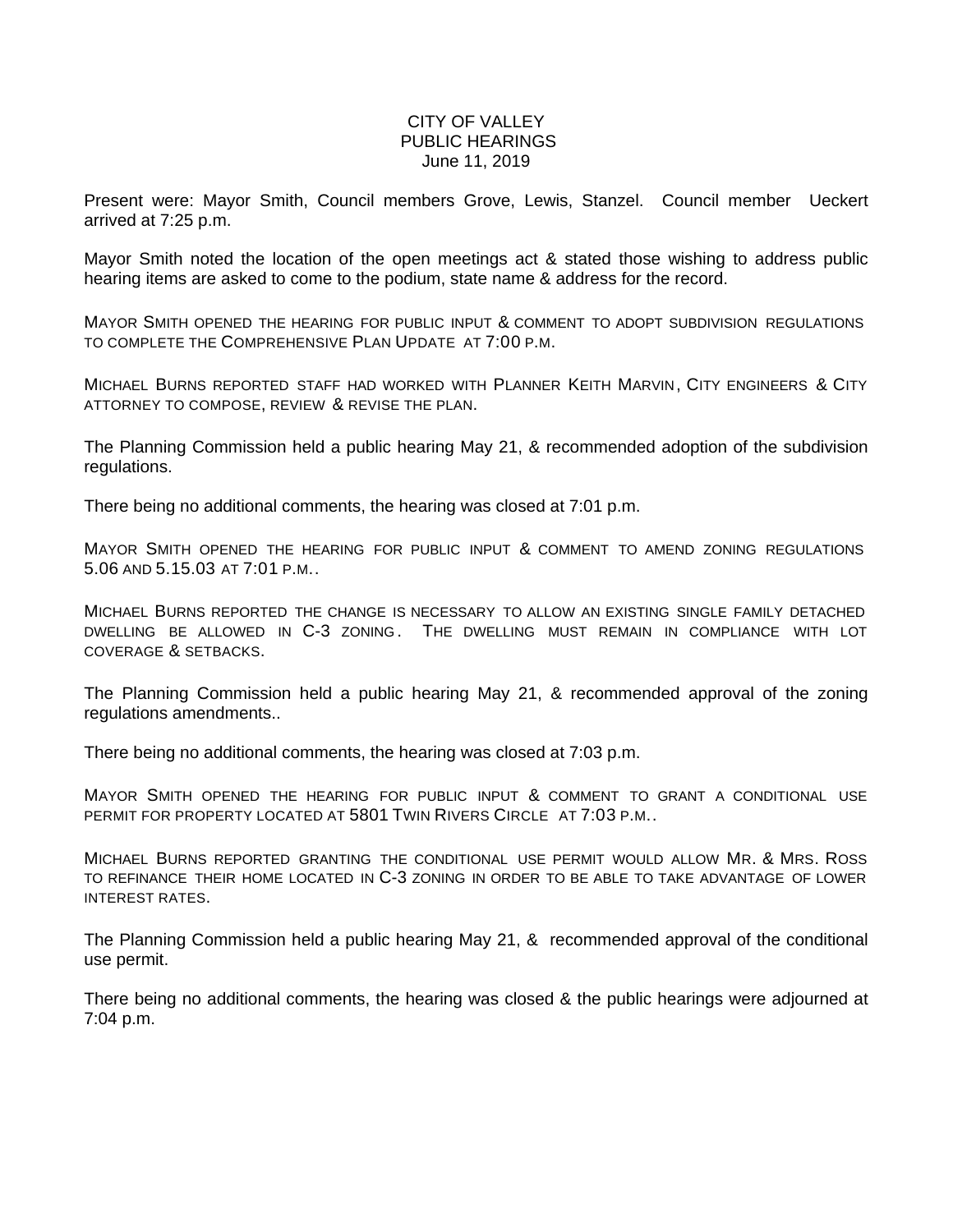## **MINUTES** REGULAR MEETNG June 11, 2019

Mayor Smith called the meeting to order at 7:04 p.m. Present were mayor Smith; council members Grove, Lewis, Stanzel, city attorney Farnham, city clerk Suhr. Council member Ueckert arrived at 7:25 p.m.

Mayor Smith noted the location of the open meetings act,& stated one copy of all reproducible written material to be discussed at this meeting is available for examination or copying.

Council member Stanzel led the Pledge of Allegiance.

Proof of publication/posting was on the council desk.

Visitors and Correspondence –The Mayor invited anyone present who wished to address an agenda item & is not on the agenda to come forward at this time, noting they will have three minutes to speak.

Stanzel moved to approve the agenda. Lewis seconded. Stanzel, Grove & Lewis voted YES. NO; no one, motion carried.

Stanzel moved to approve the consent agenda. Lewis seconded. Stanzel, Grove & Lewis voted YES. NO; no one, motion carried. Consent agenda items were: Accept 5/14 minutes, treasurer's report, PeopleService, Inc. report, May payroll \$62,677.95/IRA \$847.96, 5/21 Planning Commission minutes, May Library Statistics; reappoint Danny Stewart to a 3 year term Board of Adjustment, Brian Foutch to a 5 year term Board of Appeals and Donna Fintel to a 3 year term Tree Board; recommend approval of Special Designated Liquor License application of Spruce Street Tavern for a beer garden to be held July 20, 2019 from 5 to 12 p.m. at Spruce Street Tavern, parking lot, 327 North Spruce Street, Valley, Nebraska; recommend approval of Special Designated Liquor License application of Valley High School Senior Reunion Committee for an event to be held August 10, 2019 from 4 to 12 p.m. at Twin Rivers Community Center, 6100 Twin Rivers Circle, Valley, Nebraska; recommend approval of Special Designated Liquor License application of DC West Sports Organization for a beer garden & dance to be held August 10, 2019 from 4 p.m. to 11:59 p.m. at Valley City Park, 400 West Vass Street, Valley, Nebraska; approve bills paid during the month, bills & additional bills presented for payment: **Supplies:** Ace 33.99; Amazon 809.01; ARPS 896.00; Aqua Chem 556.66; Bomgaars 49.98; Core & Main 42930.53; Dick's 24.92; FastSigns 917.16; JKRJ 1764.00; Jensen Tire 660.00; Kirby Auto 465.46; Larsen 154.35; Canteen 160.98; Lindy Glass 550.00; Lou's 525.13; Lowes 355.64; Menards 536.36; Nutriens Ag 611.70; OfficeNet 117.81; Sensus 1949.94; Tractor Supply 32.97; United Rental 868.84; Wex 1995.48; Wolfcom 290.00; **Services:** Aflac 736.68; Bankers Trust 6373.75; Bellaire Nursery 200.00; BCBS 10916.89; BHE 61.90 Cather 18322.17; Cox 878.38; Denny's 62.95; DCPG 800.88; DC Env 451.57; Everetts 248.50; J Farnham 8331.78; FNB 5962.50; FSB 5962.50; Fremont Util 53617.70; Hill 150.00; Johnson Controls 475.00; LincFinc 761.94; M Matzen 776.60; Mastercard 862.75; NeCS 576.02 NDEQ 19894.85; NE Sweep 2314.53; O & P 76980.74; OPPD 12436.00; PeopleService 21733.00; Pap San 454.66; Gene Steffy's 664.95; USPS 576.76; Verizon 423.17; YMCA 2673.36; **Taxes:** FED 15923.81; NE 2331.84; lst NE Bank 2857.30; **Reimburse/Refund**: Tuttle/Glee 500.00; Majestic the contract of the contract of the contract of the contract of the contract of the contract of the contract of the contract of the contract of the contract of the contract of the contract of the contract of the c

Swahn/Kirkpatrick/Muhlbauer/Schmitz/Hill/Hove/Williams/Noce/Meier/Bochart/Penberthy 150.00; Jensen 30.14; Three Points Dev 78695.30; Menard 5242.60; Mallard Landing 71296.58; Lanoha Development/Bluewater 31499.67.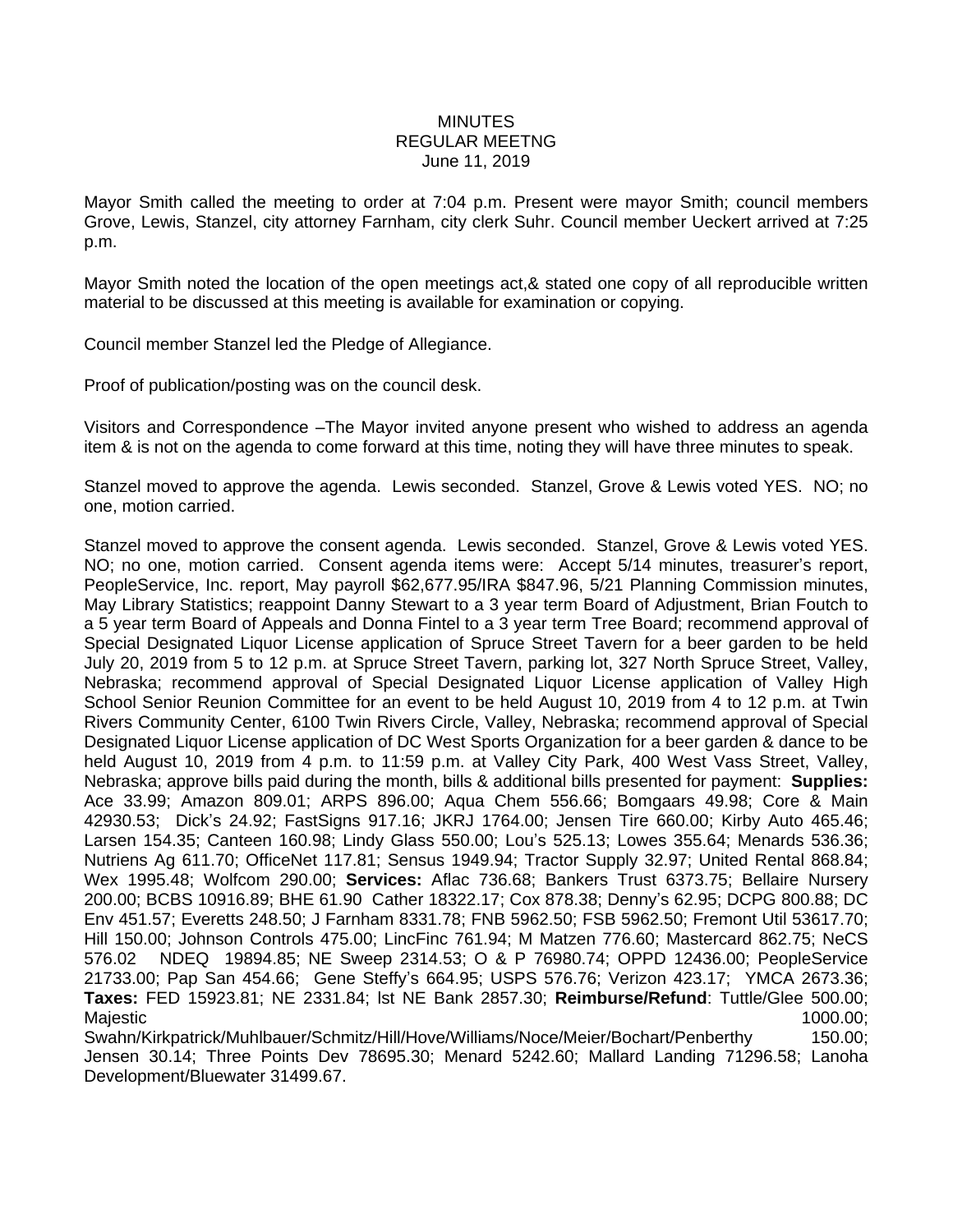Council member Stanzel moved to suspend the rules for consideration of Ordinance No. 721 entitled: AN ORDINANCE OF THE CITY OF VALLEY, DOUGLAS COUNTY, NEBRASKA TO ADOPT THE SUBDIVISION REGULATIONS FOR THE CITY OF VALLEY AS PREPARED BY MARVIN PLANNING CONSULTANTS AND REVIEWED BY THE CITY ENGINEER FOR THE CITY OF VALLEY; TO PROVIDE FOR THE REPEAL OF ORDINANCES INCONSISTENT HEREWITH; TO PROVIDE WHEN THIS ORDINANCE SHALL BE IN FULL FORCE AND EFFECT; AND TO PROVIDE FOR THE PUBLICATION OF THIS ORDINANCE IN PAMPHLET FORM. Grove seconded. Stanzel, Grove & Lewis voted YES. NO: no one, motion carried.

Council member Stanzel moved for final passage, Grove seconded. Stanzel, Grove & Lewis voted YES. NO: no one, motion carried A true, correct & complete copy is on file at city hall.

Stanzel moved to suspend the rules for consideration of Ordinance No. 722 entitled: AN ORDINANCE OF THE CITY OF VALLEY, DOUGLAS COUNTY, NEBRASKA TO AMEND EXISTING SECTIONS OF VALLEY ZONING REGULATIONS RELATING TO EXISTING SINGLE FAMILY DETACHED DWELLINGS LOCATED IN C-3 ZONING; TO AMEND ZONING REGULATIONS SECTION 5.06 AND 5.15.03; PROVIDING FOR AN EFFECTIVE DATE OF THIS ORDINANCE; PROVIDING FOR A SEVERABILITY CLAUSE, AND PROVIDING FOR THE REPEAL OF ALL ORDINANCES IN CONFLICT HEREWITH. Grove seconded. Stanzel, Grove & Lewis voted YES. NO: no one, motion carried

Council member Grove moved for final passage. Stanzel seconded. Grove, Lewis & Stanzel voted YES. NO: no one, motion carried. A true, correct & complete copy is on file at city hall.

Council member Stanzel introduced, read & moved for passage of Resolution No. 2019-19 authorizing the issuance of a Conditional Use Permit to Robert & Eugena Ross & authorizing Zoning Administrator Michael Burns to execute the permit on behalf of the city. Lewis seconded. Stanzel, Grove & Lewis voted YES. NO; no one, motion carried. A true, correct & complete copy is on file at city hall.

Scott Hill, 601 West Valley Street, reported he is glad his driveway is done even though it is 8 months later. He still has issues with water & drainage.

Council member Ueckert arrived at 7:25 p.m.

Following much discussion, The engineer will continue to work with Mr. Hill to solve the drainage issues within a reasonable time and with a break in the weather.

Justin Lewandowski, First State Insurance Agent reviewed the property & liability insurance premium showing an increase of \$4,757.00 for the upcoming year. He went through the loss history summary noting the lightning strike claim at Byarsville Lift Station cost the insurance carrier more than the premium paid last year.

There was discussion regarding use of the camper pads. The City has not been charging flood victims to stay, however; it seems that some may be taking advantage of this. Cost of electricity & length of stay were discussed. Council member Stanzel moved to begin charging flood evacuees fifty percent of regular fee which is \$5.00 per day beginning July 1. Lewis seconded. All in favor, motion carried.

City Engineer – a. 2018 Water System Improvements (Ginger Cove/Ginger Woods). All pipe is installed at Ginger Cove with two connections remaining. Pipe installation should be complete at Ginger Woods Terrace tomorrow. The engineer recommended council approval of pay request #5 for the project.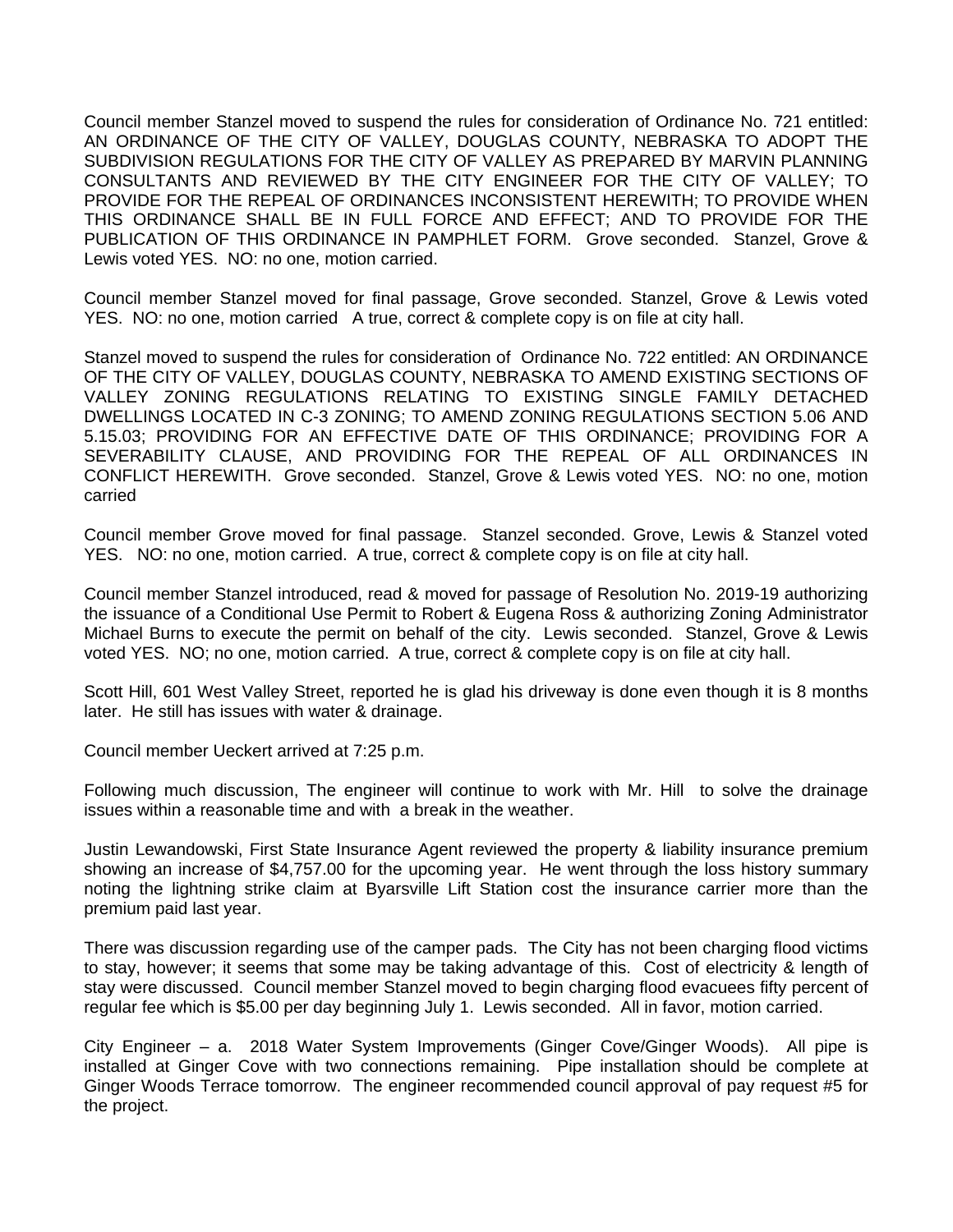Council member Lewis introduced, read & moved for passage of Resolution No. 2019-20 action to approve Carstensen Contracting pay request #5, \$322,997.98 for work completed & materials stored on site for Ginger Cove/Ginger Woods Water Improvement project. Ueckert seconded. All in favor, motion carried. A true correct & complete copy is on file at city hall.

b. Valley Shores Pavement Resurfacing Paving District No. 2018-1 – The project is complete & came in under budget.

Stanzel moved to approve change order no. 1, a deduction of \$1,459.31. Grove seconded. All in favor, motion carried.

Stanzel moved to approve the Acceptance of Substantial Completion & recommendation of Notice of Acceptability of Work & close out the project. Lewis seconded. All in favor, motion carried

Council member Stanzel introduced, read & moved for passage of Resolution No. 2019-21, action to approve Cather & Sons Construction, Inc. pay request #2 (final) for \$183,844.35, for Valley Shores Pavement Resurfacing Paving District 2018-1. Lewis seconded. All in favor, motion carried. A true correct & complete copy is on file at city hall.

c. FlatWater Phase 1 – The engineer recommended council approval for the Mayor to execute the predevelopment cost agreement for payment of engineering fees for Flatwater Phases 1 and 3.

Council member Grove introduced, read & moved for passage of Resolution No. 2019-22 to authorize Mayor Smith to execute Flatwater Phase 2 & 3 Pre-development agreement. Stanzel seconded. All in favor, motion carried. A true, correct & complete copy is on file at city hall.

Council member Lewis stated she is against Flatwater continuing until the drainage issues are solved & will be voting no until that time. Council member Stanzel added it's not fair & not ethical.

- d. 2019 Flood Assistance We are still waiting for word from FEMA.
- e. Other / Miscellaneous. 1. West Street manhole installation will be done very soon.
- 2. Country Aire In the initial stages with surveying being completed.
- 3. Groundscapes water/sewer extensions No information.

4. Sewer flows to Fremont are still extremely high, reminder the three-year agreement with the Department of Health & Human Services, Drinking Water Division is due for renewal in August.

City Attorney – a. The notice to be removed from receivership has been filed & notices have been sent to Golden Living & Skyline terminating the existing leases. He has been working with Klassmeyer's attorney to complete the new lease agreement. The initial term of the lease is 10 years with  $2 - 5$  year renewal options. The effective date of the lease will be July 1.

Council member Grove introduced, read & moved for passage of Resolution No. 2019-23, council consideration & action to authorize Mayor Smith to execute Valhaven Nursing Home lease with Arbor Care Center-Valhaven. Lewis seconded. All in favor, motion carried. A true, correct & complete copy is on file at city hall.

b. Council member Stanzel moved to take a 15 minute recess at 8:30 p.m. to consider engineering qualification statements that have been received to assist the City in connection with repair / or rebuilding City of Valley public infrastructure which was damaged during the flooding event of March 2019. Lewis seconded. All in favor, motion carried.